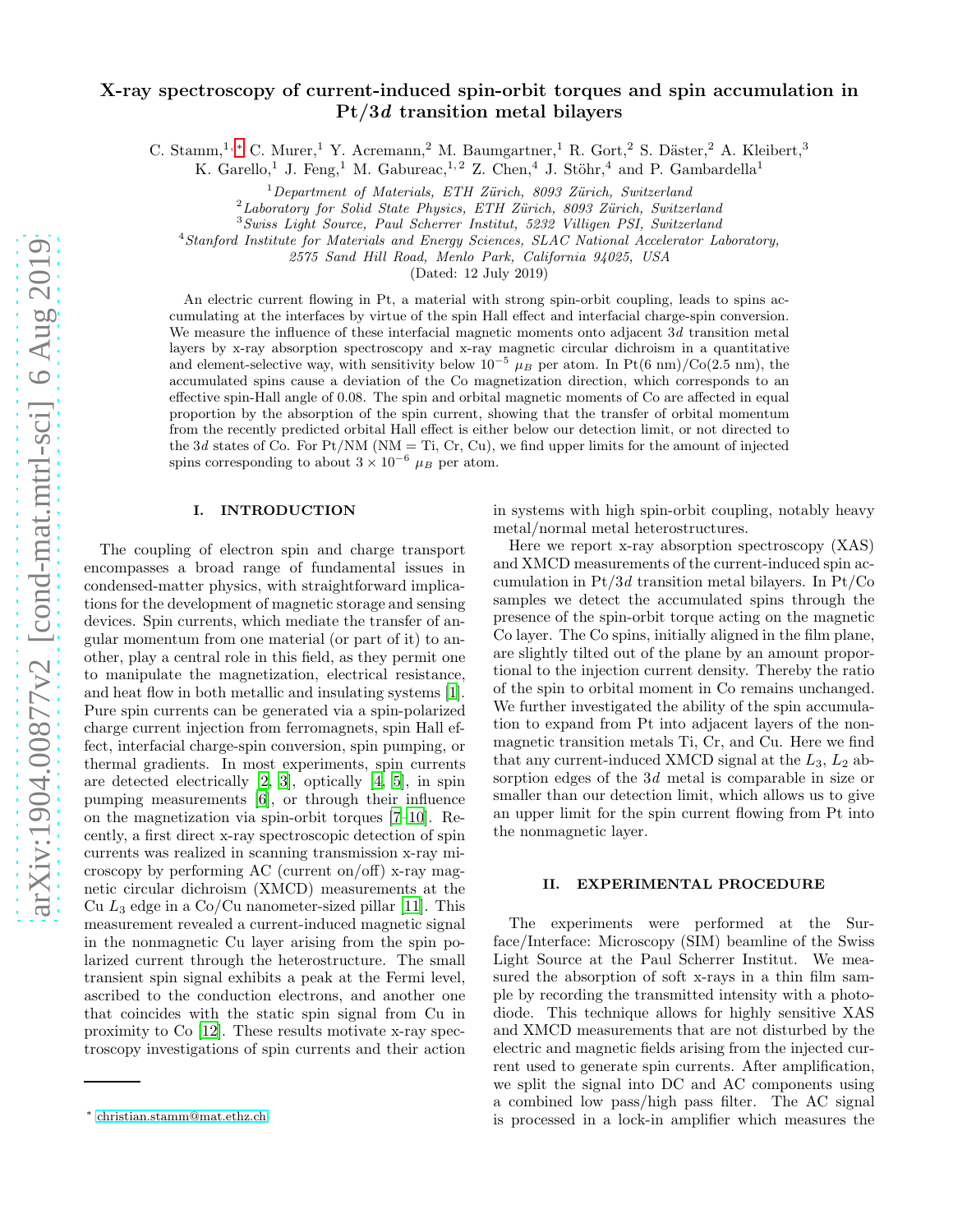

<span id="page-1-0"></span>FIG. 1. Schematic drawing of the x-ray transmission setup: it comprises the sample, an in-vacuum photodiode, amplifier, low/high pass filter, ADC, and lock-in amplifier. A sine wave drives the current source, which generates the current that is passed through the sample, monitored by a second lock-in and oscilloscope.

response of the sample in phase with the injected sinusoidal current. A harmonic analysis allows us to separate two effects connected to the first and second harmonic, recorded simultaneously by the lock-in: changes that are directly related to the current are detected in the first harmonic, whereas the second harmonic relates to effects connected to the current squared, e.g. the dissipated power in the sample. The current source modulation frequency was set to 50 kHz for all measurements with the exception of Pt/Cu, for which we used 2030 Hz. The DC response of the photodiode corresponds to the average transmitted intensity and is used to obtain the time-averaged absorption of the sample, resulting in XAS and XMCD spectra. To achieve a reasonably good signal to noise ratio in the spectra, multiple photon energy scans were measured and averaged, with the acquisition paused during injection of electrons into the storage ring operating in "top-up" mode. A second lock-in amplifier recorded the applied sinusoidal voltage, and the current through the sample was monitored on an oscilloscope. During the measurements, the vacuum chamber was filled with 100 mbar of He gas in order to dissipate heat from the current carrying sample. For an illustration of the experimental setup see Fig. [1.](#page-1-0)

The samples are bilayers consisting of  $Pt/3d$  transition metal of either Ti, Cr, Co, or Cu. They are sputter deposited on top of 200 nm thick  $Si<sub>3</sub>N<sub>4</sub>$  membranes of 60  $\mu$ m × 500  $\mu$ m size. A cap layer of 3 nm AlO<sub>x</sub> is used to protect the sample from air. The Pt layers are polycrystalline with (111) texture. Transmission Kikuchi diffraction measurements show that the average grain size is about 15 nm. The rms roughness measured by atomic force microscopy on  $Pt(5 \text{ nm})/Co(1 \text{ nm})/AlO_x$  is about 0.5 nm and depends on the thickness of the Al layer, whereas the rms roughness of a 15 nm Pt layer deposited on  $Si_3N_4$  is about 0.3 nm. Despite the low roughness, we cannot exclude minor interdiffusion of 3d elements in Pt limited to the topmost atomic layers (see, e.g., [\[13\]](#page-7-10)). The bilayers were directly deposited onto the  $Si<sub>3</sub>N<sub>4</sub>$  membrane, with few nm film thickness as specified in the re-



<span id="page-1-1"></span>FIG. 2. Sample and measurement geometries for (a) close to perpendicular incidence (10◦ ) mostly sensitive to the perpendicular magnetization component and (b) tilted ( $\approx 60^{\circ}$ ) x-ray incidence for detecting in-plane magnetization along y. (c) Optical micrograph (above) and x-ray transmitted signal recorded by sample scanning (below) of a sample chip with four current strips. Five wires are attached to the metallic contact pads, in between are the  $Si<sub>3</sub>N<sub>4</sub>$  membranes with the deposited samples. (d) Closeup sketch of one current strip of 200 nm width (green), on top of the 500 nm wide membrane that extends below the sample (orange). The current flow between the contact pads is indicated by the red arrow.

sults section for each sample. On the back of the  $Si<sub>3</sub>N<sub>4</sub>$ membrane a 150 nm thick Aluminium layer is deposited which helps to dissipate the heat from the current during injection. One Si chip carries four of these membranes, and current strips of 100 or 200  $\mu$ m width are patterned across each one by photo-lithography. Bonding wires and metallic contact pads are used to electrically connect the current strips, and an external switch box is used to select which structure is subjected to current injection.

Two measurement geometries are employed that have different sensitivities for the spatial magnetization components detected by XMCD. In Fig.  $2(a)$ , the tilt angle is 10◦ and the measurement is mostly sensitive to the out-of-plane magnetization component  $M_z$ , with a small in-plane  $M_x$  contribution. This geometry is used when measuring the Pt/Co samples with a ferromagnetic Co film. For the second geometry, sketched in Fig. [2\(](#page-1-1)b), the sample is rotated around  $x$  until the x-ray beam passing through the strip is almost cut off by the Si frame underneath the membrane. Note that from the membrane fabrication process we have a  $55^{\circ}$  cutout angle as a result of the anisotropic etching in Si. In our geometry, the resulting tilt angle is  $\approx 60^{\circ}$ , which makes the XMCD measurement predominantly sensitive to the in-plane  $M_u$ component transverse to the current direction, with con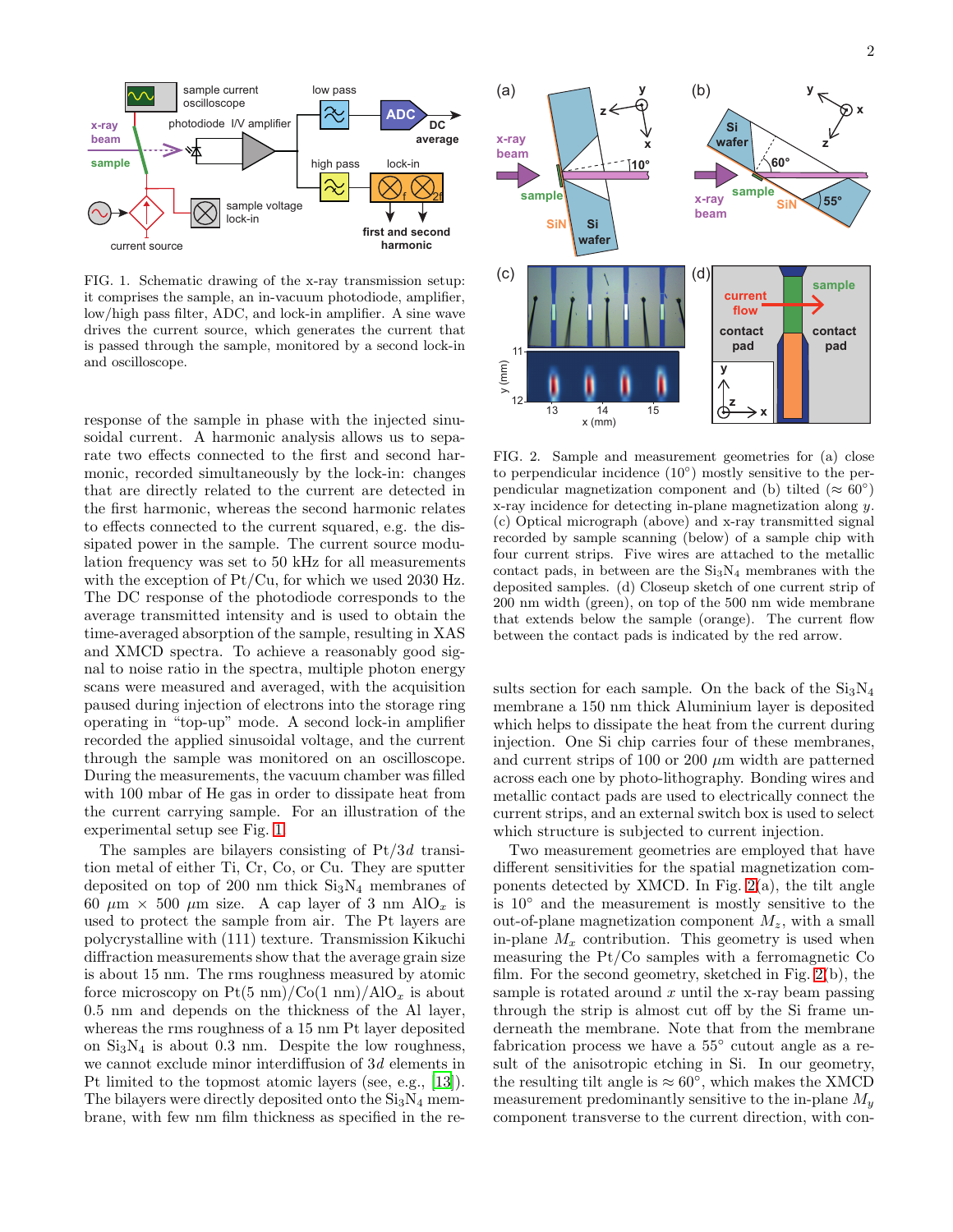tributions from  $M_z$ . The actual tilt angle is adjusted for each sample in 1° steps such that x-rays that did not pass the current strip will not reach the detector. This procedure is needed as the FWHM x-ray beam size was set to 100  $\mu$ m (horizontal)  $\times$  250  $\mu$ m (vertical) [\[14\]](#page-7-11), which is slightly larger than our current strip sample. The tilted geometry of Fig. [2\(](#page-1-1)b) is used in the search for a spin accumulation signal in Pt/nonmagnetic transition metal samples. The coordinate system, sketched in Fig. [2,](#page-1-1) is fixed with the sample that has the current line parallel to x and the surface normal along  $z$ .

For the successful quantitative evaluation of the XAS data, the correct normalization of the signals is necessary. First, we divide the photodiode signal by the initial intensity as measured on a refocusing mirror, and by the average intensity in the pre-edge region (photon energy  $E < E_{L_3}$ ). The x-ray absorption, denoted XAS in our graphs, is then determined by taking the negative logarithm of the normalized transmitted intensity,  $-\ln(I_t/I_0)$ . The DC average intensity and the lock-in AC components are measured simultaneously and at the same scale, and the above mentioned normalization routine is applied in the same way to all signals, such that they are directly comparable. The static absorption spectrum is corrected for a slope by subtracting a line fitted in the pre-edge region, which however does not change the scale of the measurement signals.

## III. RESULTS ON Pt/Co

We begin with describing the measurements on the magnetic bilayer sample  $Pt(6 \text{ nm})/Co(2.5 \text{ nm})$ . A sinusoidal current runs along  $x$  through the sample patterned as a strip of 200  $\mu$ m width and 70  $\mu$ m length, at current densities ranging from 0.79 to  $3.78 \times 10^6$  A/cm<sup>2</sup>, assuming a homogeneous current distribution throughout the Pt/Co structure. As discussed in the appendix, if one considers the higher resistivity of Pt compared to Co, the actual current density in Pt is reduced to  $\approx 80\%$  of the values stated here.

The results of the XAS and XMCD measurements at the Co  $L_3$ ,  $L_2$  absorption edges upon injection at various current densities are displayed in Fig. [3.](#page-2-0) For Pt/Co we use the measurement geometry drawn in Fig. [2\(](#page-1-1)a) with an almost perpendicular x-ray incidence. A static magnetic field of  $42 \text{ mT}$  is applied in-plane along the x-direction during the measurements, which is sufficient to completely saturate the film and defines the equilibrium magnetization direction. The XMCD measurement is sensitive to the magnetization vector projected onto the x-ray propagation direction, i.e. to both the static in-plane and any out-of-plane component that may arise when current is injected. The signal from the static XMCD component  $M_x$  results from the projection  $\sin(10^\circ) = 0.17$  onto the beam direction and is seen in the DC average, and is plotted as thick black line in Fig.  $3(c)$ . Our measurement is however mostly sensitive to  $M_z$  with a projec-



<span id="page-2-0"></span>FIG. 3. Co spectra of the Pt/Co sample under the influence of current flow, for given current densities: (a) average XAS, (b) AC-XMCD, and (c) AC-XMCD from above rescaled to static XMCD (thick black line).

tion factor  $cos(10^{\circ}) = 0.98$ . The out-of-plane  $M_z$  component is measured in the lock-in first harmonic output and is increasing with the injected current, see Fig. [3\(](#page-2-0)b). The mechanism behind this behavior is the generation of spin-orbit torques that leads to a change of the equilibrium direction of the magnetization vector  $\vec{M}$ . In general, spin-orbit torques are classified into two types, according to their direction with respect to the current flow and the sample magnetization: fieldlike and dampinglike torque [\[7,](#page-7-6) [8](#page-7-12), [15](#page-7-13)]. Whereas the fieldlike torque leads to a deviation of  $\tilde{M}$  within the xy plane of the layer, the dampinglike torque can be expressed as a field  $B_{DL} \parallel z$ , effectively pulling the magnetization vector out of the plane.

In Fig. [3\(](#page-2-0)c) we plot the AC-XMCD curves from individual j values, rescaled onto the static XMCD curve. We note that the curves all have the same shape and follow the static one, demonstrating a constant ratio of  $L_3$ to  $L_2$  XMCD. This indicates, as will be confirmed in the sum rule analysis below, an unchanged  $m_L/m_S$  ratio of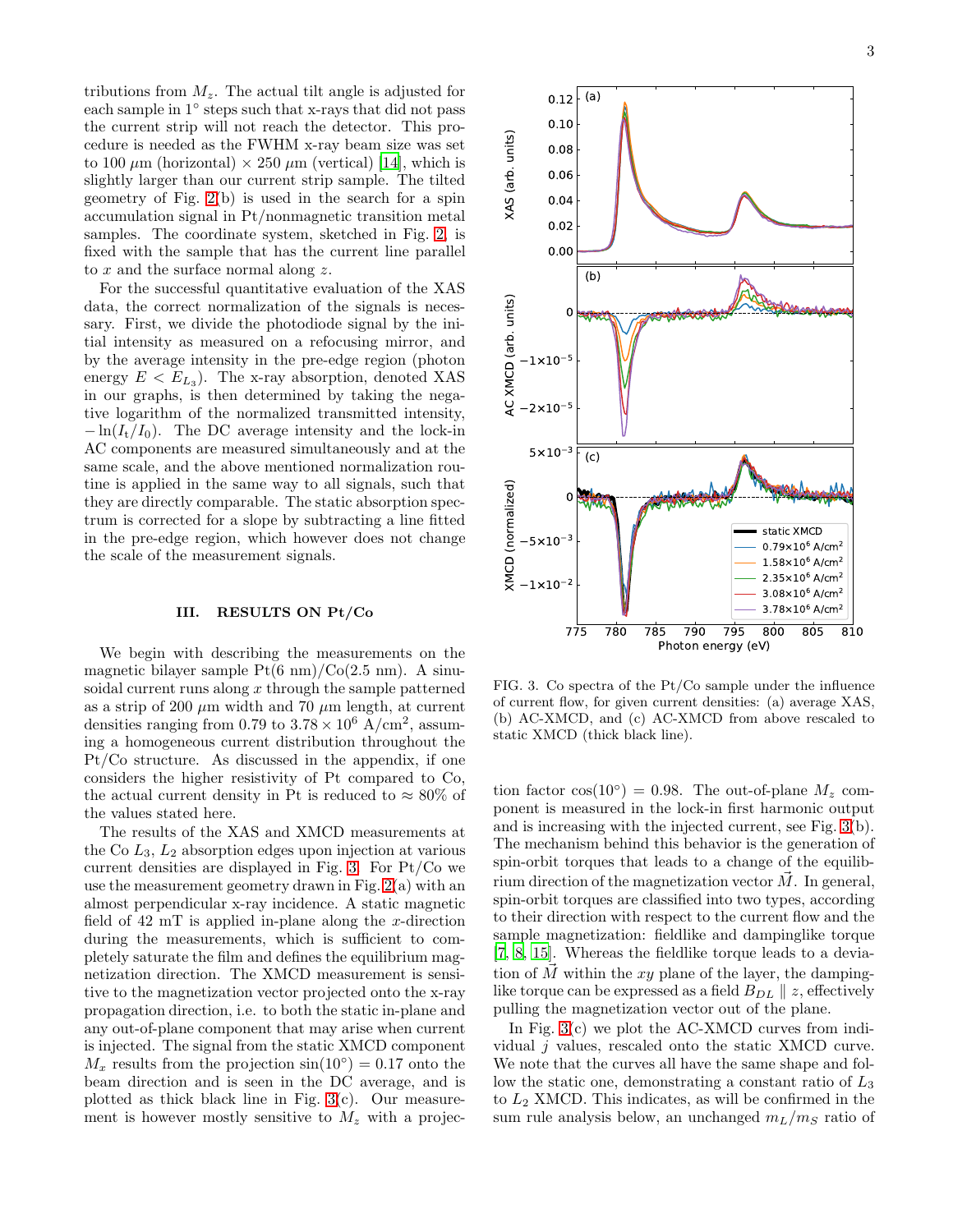



<span id="page-3-0"></span>FIG. 4. AC-XMCD versus injected current. (a) Integrated around the Co  $L_2$  and  $L_3$  edges, lines denote fits proportional to  $j$ . (b) Magnetic spin and orbital moment per atom obtained in a sum rules analysis, with line fits.

orbital to spin moments in Co. In the recent discussion on the orbital Hall effect (OHE) [\[16](#page-7-14)[–18\]](#page-7-15) and the orbital Rashba effect [\[19\]](#page-7-16), an orbital momentum is predicted to accompany the spin Hall effect. The OHE would lead to the accumulation of orbital angular momentum [\[17\]](#page-7-17), possibly detectable using XMCD. Our data however does not show an increased  $m_L/m_S$  ratio, at least in the Co 3d moments at the interface with Pt.

The current dependence of the AC-XMCD is best seen when integrating the respective values at the  $L_3$  and  $L_2$ edges. We show the result in Fig. [4\(](#page-3-0)a), together with a linear fit of the induced XMCD. This finding suggests an out-of-plane reorientation of the Co magnetization proportional to the applied current density. For a quantitative analysis of the magnetic moments we use the XMCD sum rules [\[20](#page-7-18)[–22\]](#page-7-19). The resulting magnetic moments are plotted as a function of current density in Fig. [4\(](#page-3-0)b), together with their linear fits. For the highest  $j = 3.78 \times 10^6$  A/cm<sup>2</sup> we found a strong drop of the static magnetic moment to 20–25% (not shown), meaning that we already heat the sample close to the Curie temperature.

The ratio of the AC-moments to the static moments gives us the out-of-plane deviation angle of the magnetization,  $\alpha = 0.058^{\circ}$ , for  $j = 10^{7}$  A/cm<sup>2</sup> assuming homogeneous current density. We now use this value to determine the size of the dampinglike field  $B_{DL}$  that is the origin of  $M_z$ . Together with the sample's out-ofplane anisotropy of  $B_A = 712$  mT, as determined in a separate harmonic Hall voltage measurement, we get  $B_{DL} = B_A \sin(\alpha) = 0.72 \text{ mT}$ , for  $j = 10^7 \text{ A/cm}^2$ . This value is slightly lower than the 1.17 mT found in harmonic Hall voltage measurements [\[9\]](#page-7-20) for the same current density and film thicknesses. Further, we determine the spin-orbit torque efficiency to be [\[23](#page-7-21)]

$$
\xi_{DL} = \frac{2e}{\hbar j} M_s t_{Co} B_{DL} = 0.078
$$

with about 15% error margins from the determination of the moments, and using  $\mu_0 M_s = 1.8$  T for Co. The effective spin Hall angle is often taken equal to the spin-orbit torque efficiency,  $\theta^{eff} = \xi_{DL}$ . Alternatively, assuming a drift-diffusion model of the spin Hall effect, the spin-orbit torque efficiency is corrected for the finite Pt thickness [\[24\]](#page-7-22), giving

$$
\theta^{eff} = \frac{\xi_{SH}}{1 - 1/\cosh(t_{Pt}/\lambda_{Pt})},
$$

where  $\lambda_{Pt}$  is the spin diffusion length of Pt, with reported values that range from 1 to 14 nm [\[25,](#page-7-23) [26](#page-7-24)]. Finally we note that any fieldlike torque on the Co layer is not detected due to the chosen measurement geometry. It has been shown previously that in  $Pt(6 \text{ nm})/Co(2.5 \text{ nm})$  the fieldlike torque is about one order of magnitude smaller than the dampinglike torque [\[9](#page-7-20)]. Similarly, we are insensitive to the Oersted field generated by the current through the sample, which is acting along  $y$  as the z component averages to zero. An analytic calculation of the Oersted field [\[27\]](#page-7-25) gives an average value of 0.38 mT within the Co layer.

## IV. RESULTS ON Pt/NM BILAYERS

Numerous measurements on Pt/Co and other magnetic bilayers are present in the current literature, but investigations on Pt/NM are rare. Choosing a nonmagnetic layer in contact with Pt has the advantage of avoiding the direct interaction that the accumulated spins would have with the Co magnetic moment. This is apparent if one compares values of the spin diffusion length: whereas for a single Pt layer at room temperature up to 11 nm was found [\[5\]](#page-7-4), this length is reduced to values between 1.1 [\[28](#page-7-26)] and 2 nm [\[25\]](#page-7-23) if Pt is in contact with Co. Direct XMCD studies at the Pt  $L_3, L_2$  edges [\[29](#page-7-27)] would circumvent this difficulty, but the Pt  $L$  edges around 11.5 keV photon energy have a lower cross section and reduced XMCD contrast compared to the 3d transition metal edges, resulting in a sensitivity of  $\approx 10^{-3} \mu_B$  per Pt atom [\[30\]](#page-7-28). Moreover, given the large penetration depth of hard xrays, one still faces the difficulty of the inhomogeneous spin distribution within the Pt layer: the accumulation on the top interface is balanced by the same accumulation of spins with opposite sign at the bottom interface [\[31\]](#page-7-29). To avoid cancellation of the effect in the measurement, the employed technique would need to be sensitive to one layer only. We therefore follow a different approach, in which we add a nonmagnetic (NM) indicator layer of Ti, Cr, or Cu on top of Pt. We then perform highly sensitive XMCD measurements on the NM film of the Pt/NM bilayer under current injection.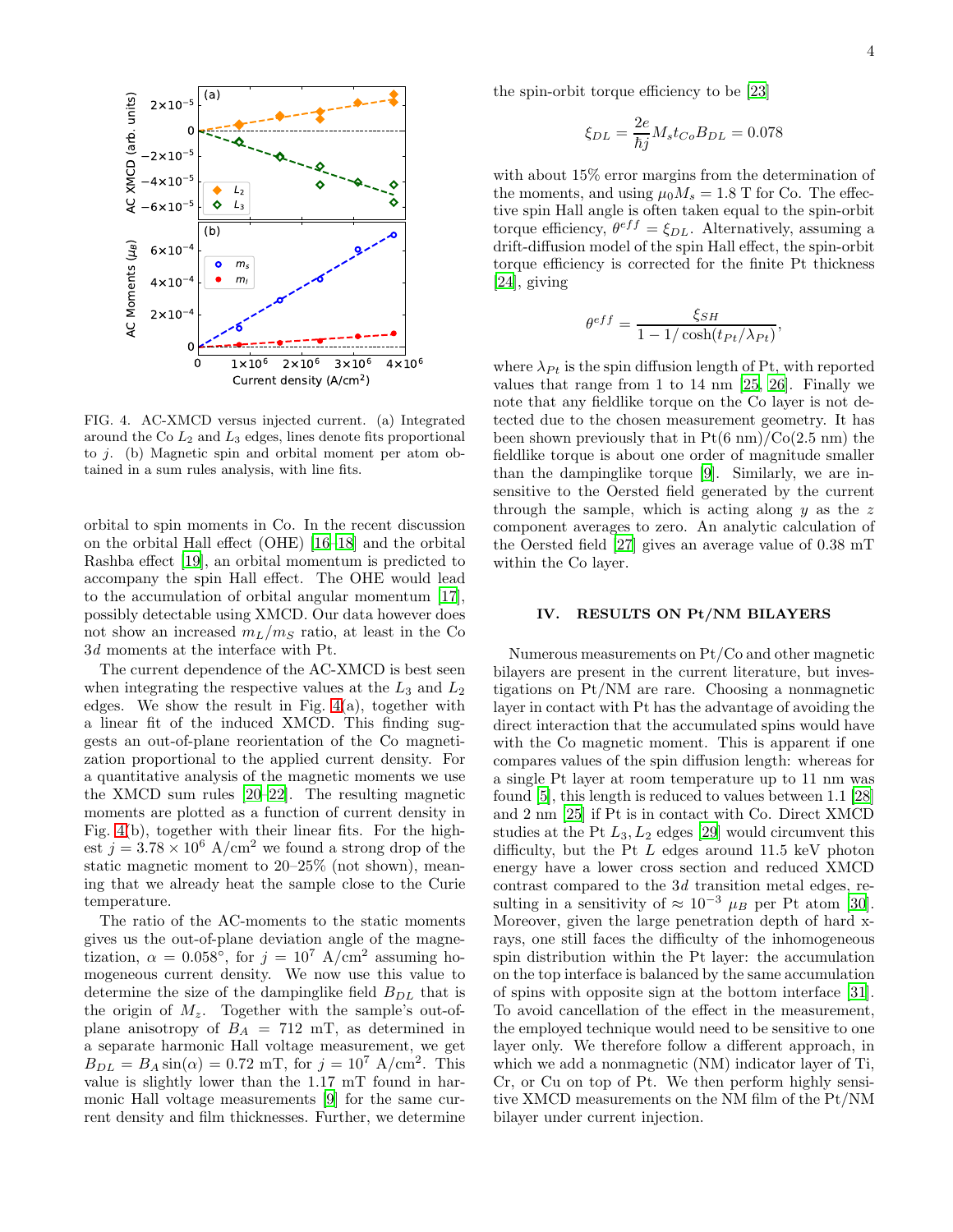

<span id="page-4-0"></span>FIG. 5. Pt/Ti bilayer under current injection: (a) XAS (black line) and current induced XMCD (green dots, standard error marked as a light-green band) magnified by the given factor. (b) current-induced change of the absorption, for circular positive and circular negative x-ray helicity.

## A. Pt/Ti

We inject a current of 62 mA through a 200  $\mu$ m wide strip of the  $Pt(6 \text{ nm})/Ti(6 \text{ nm})$  bilayer sample and record XAS and XMCD spectra shown in Fig. [5.](#page-4-0) Because of the higher resistivity of the Ti layer, the current density in Pt will be increased from  $j = 2.6 \times 10^6$  A/cm<sup>2</sup> for homogeneous current distribution, to about  $j = 4.1 \times 10^6$  A/cm<sup>2</sup>. The measurement was performed in the geometry drawn in Fig. [2\(](#page-1-1)b). The angle of  $60^\circ$  ensures the XMCD to be predominantly sensitive to the in-plane magnetic moment, transverse to the current direction, which corresponds to the direction of spins that accumulate due to the spin Hall effect [\[5\]](#page-7-4).

Even after averaging 56 consecutive energy scans, no dichroic signal could be detected in Ti: the XMCD signal in Fig. [5\(](#page-4-0)a) fluctuates around the zero line, and the xray helicity resolved XAS curves, which give the XMCD when subtracted from each other, are almost identical within the noise limit, see Fig. [5\(](#page-4-0)b). To estimate the amount of magnetic moment in Ti, we integrated the XMCD signal around the  $L_3$  and  $L_2$  edges in a sum rule analysis, and found an upper limit for the induced magnetic moment of  $5 \times 10^{-6}$   $\mu_B$  per atom.



<span id="page-4-1"></span>FIG. 6. Pt/Cr bilayer under current injection. (a) and (b) as in Fig. [5.](#page-4-0)

## B. Pt/Cr

Next we describe the results of injecting current into a 200  $\mu$ m wide strip of Pt(6 nm)/Cr(6 nm). As was recently observed, Cr has a strong spin-orbit coupling leading to a sizable spin Hall angle of about half that of Pt [\[32\]](#page-7-30). In the transmission measurement we however integrate the magnetic moment over the whole film thickness, leading to a cancellation of the magnetic signal should there exist a symmetric separation of spins inside the Cr layer. Only an overall spin accumulation that presumably forms at the Pt/Cr interface will cause an XMCD signal in Cr. Therefore we are sensitive to the spin-orbit effects in Pt acting on Cr, but not to the intrinsic effects in the Cr layer.

A current of 72 mA, yielding a current density of  $j = 3 \times 10^6$  A/cm<sup>2</sup>, was injected through Pt, and the sample was measured at an angle of  $60^{\circ}$ , see Fig. [2\(](#page-1-1)b). A very sensitive measurement was achieved by averaging 144 absorption scans acquired during almost 30 h, the result is shown in Fig. [6.](#page-4-1) A small hint of a possible spin signal is visible around the  $L_3$  absorption line, as a dip around  $E = 579$  eV in Fig. [6\(](#page-4-1)a), also visible as differences in the x-ray helicity resolved signals in Fig. [6\(](#page-4-1)b). We notice however that noise related fluctuations are of the same amplitude as the presumed spin signal. To further improve the signal to noise ratio, we concentrate further measurements on the  $Cr L_3$  edge in Fig. [7,](#page-5-0) the result of averaging 416 spectra. While here we have only half the noise compared to the data shown in Fig. [6,](#page-4-1) a clear sign of an induced magnetic signal at the  $Cr L_3$  edge is still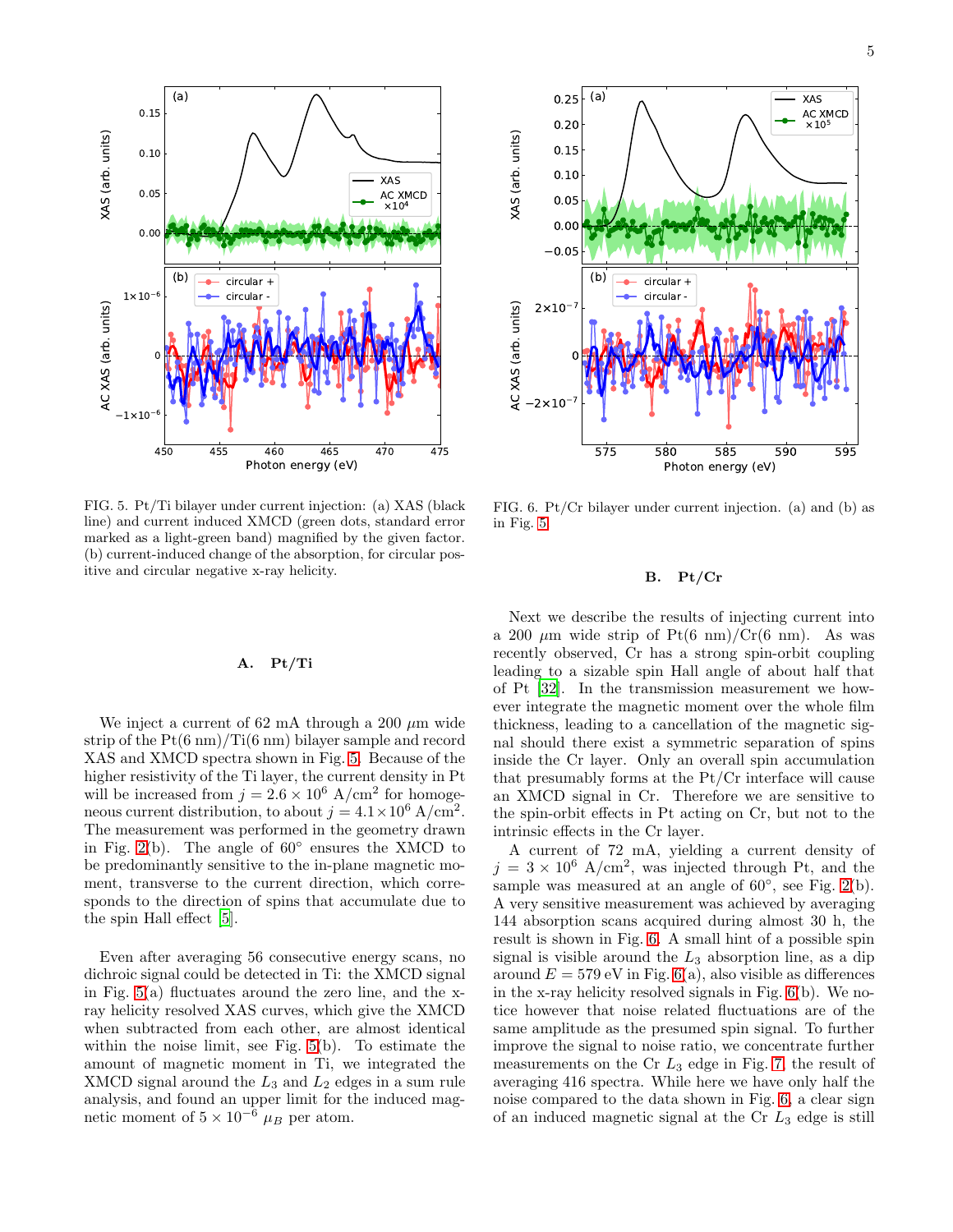

<span id="page-5-0"></span>FIG. 7. Pt/Cr measurement under current injection, focused around the Cr  $L_3$  edge. (a) and (b) as in Fig. [5.](#page-4-0)

elusive. We therefore only give an upper limit of a possible spin signal, which amounts to  $\approx 2 \times 10^{-6}$   $\mu_B$  per Cr atom, as found in a sum rule integration.

# C. Pt/Cu

At last we turn our attention to Pt/Cu bilayers. Cu is a particularly important element for spintronics applications, as it has one of the longest spin diffusion lengths. The excellent conductivity of Cu however is a disadvantage for our current-in-plane geometry, as a considerable fraction of the current will actually flow in the Cu layer and thus does not contribute to spin accumulation in Pt. Measurements have been performed on samples with Pt thicknesses of 6, 10, and 20 nm, each covered by 10 nm of Cu, and strips of reduced width of 100  $\mu$ m. The results look qualitatively very similar, and we show in Fig. [8](#page-5-1) the result of the  $Pt(10 \text{ nm})/Cu(10 \text{ nm})$  sample. The 100 mA current resulted in a current density in the Pt layer of  $j = 2.6 \times 10^6$  A/cm<sup>2</sup> after accounting for the shunting through Cu, using thin film resistivity values [\[33\]](#page-7-31).

A very small XMCD signal is visible in Fig. [8\(](#page-5-1)a), also seen as opening of the two curves with opposite x-ray helicity as plotted in Fig. [8\(](#page-5-1)b). A comparison to the XMCD sum rule analysis of Cu polarized in the proximity of Co [\[12\]](#page-7-9) allows us to estimate a magnetic moment of  $\approx 1.5 \times 10^{-6}$   $\mu_B$  on Pt(10 nm)/Cu(10 nm), with an error margin of the same size. Similar results come from measurements on a  $Pt(20 \text{ nm})/Cu(10 \text{ nm})$  sample shown in Fig.  $8(c,d)$ . Without judging the significance of the



<span id="page-5-1"></span>FIG. 8. XAS and XMCD of Pt/Cu, measured at the Cu  $L_3$ edge. (a)  $Pt(10 \text{ nm})/Cu(10 \text{ nm})$  subjected to a current of 100 mA: XAS (black line) and current induced XMCD (green dots) magnified by  $10^4$ , with XMCD standard error as a lightgreen band. (b) current induced change of the absorption, for circular positive and circular negative x-ray helicity. (c), (d) Same graphs as (a) and (b), for  $Pt(20 \text{ nm})/Cu(10 \text{ nm})$ subjected to a current of 80 mA.

signal, we conclude that there may be signs of spins injected from the accumulation in Pt, but their moments average in the Cu layer to less than  $\approx 3 \times 10^{-6} \mu_B$  per atom.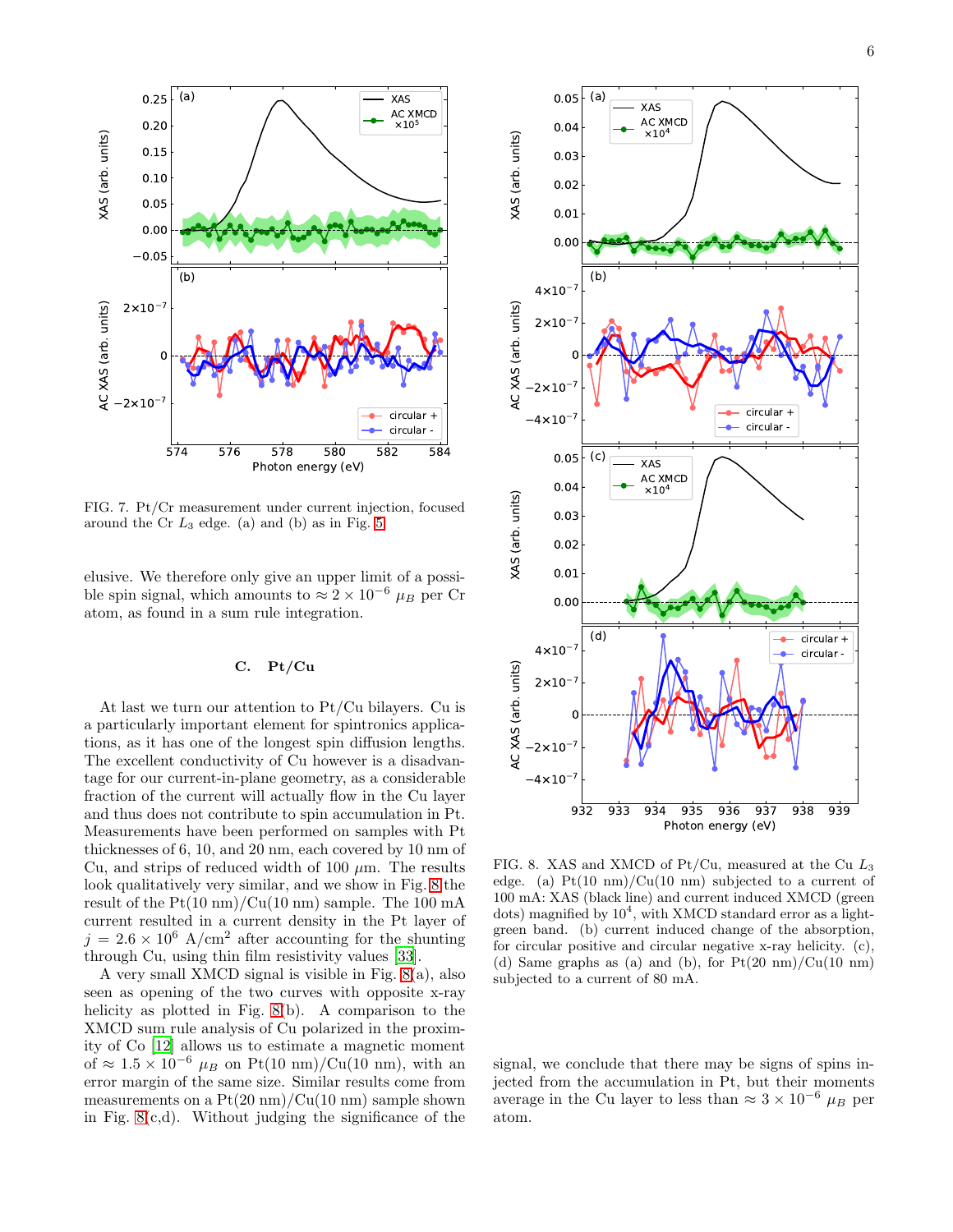## V. DISCUSSION AND SUMMARY

Summarizing our measurements on Pt/Co under current injection, we found that the magnetization of Co reorients itself from purely in-plane into a new equilibrium position with a small perpendicular component. This process is described by a dampinglike field, a consequence of the current-induced accumulation of spins at the Pt/Co interface. The quantitative analysis of our XMCD measurements reveals a spin Hall angle of  $\theta^{eff} = 0.08$ . In addition, our XMCD analysis shows a constant  $m_L/m_S$  ratio in Co that is independent of the injected current density.

Next we exchanged Co with a nonmagnetic 3d transition metal and measure with high accuracy the amount of spins that emerge in Ti, Cr, or Cu. Any signal of accumulated spins is however so small that we can only give upper limits of spin accumulation, with the exception of Cu which may exhibit a moment of  $\approx 1.5 \times 10^{-6} \mu_B$ although with error bars of the same size. A similar conclusion was reported in an attempt to measure the injected spins in a lateral spin valve, for which the authors could not reveal magnetic contrast on the nonmagnetic Cu electrodes but gave an upper limit of  $10^{-4} \mu_B$  XMCD contrast [\[34\]](#page-7-32). Only in the measurements reported on a Co/Cu nanopillar, a small but measurable spin moment of  $3 \times 10^{-5}$   $\mu_B$  was detected [\[11\]](#page-7-8). In the nanopillar the current is forced to flow perpendicular, from Co into Cu, and thus the spins are transported into Cu with very high efficiency.

We now compare the result on Pt/Cu presented here with our previous magneto-optical measurement of the spin Hall effect induced spin accumulation in a single Pt layer [\[5](#page-7-4)]. At our current density, one expects an accumulation of  $1.3 \times 10^{-5}$   $\mu_B$  at the surface of Pt, for thickness  $t_{Pt} \gg \lambda_{Pt} = 11$  nm. For the 10 nm Pt thickness used here, this value would be reduced to  $\approx 4 \times 10^{-6} \mu_B$ using the correction for finite Pt thickness [\[24](#page-7-22), [25](#page-7-23)] but with the spin diffusion length of a single Pt layer [\[5](#page-7-4)] of  $\lambda_{Pt} = 11$  nm. Experimentally we determined the moment in Cu to be lower than  $\approx 3 \times 10^{-6}$   $\mu_B$  for 10 nm Pt/Cu sample, which confirms that we are in the range of detecting the magnetic moment. An unknown factor however is the role of the Pt/Cu interface, which may introduce spin loss due to electron scattering, leading to a further reduction of detectable spins in the Cu layer. As we see from the correction for finite Pt thickness, a thicker Pt layer would help increasing the spin accumulation. We additionally measured a  $Pt(20 \text{ nm})/Cu(10 \text{ nm})$ sample with twice the Pt thickness, and would expect roughly a two-fold increase of the AC-XMCD signal. However, the 20 nm Pt/Cu has a lower current density in Pt of  $1.8 \times 10^6$  A/cm<sup>2</sup>. Overall we would expect the AC-XMCD to be similar in size for the two Pt/Cu samples, which is indeed found comparing panels a and c in Fig. [8.](#page-5-1)

Finally we estimate the influence of the Oersted field, which lies along the same axis as the presumed accu-

mulated moment in the Pt/NM current strips. The calculation for  $Pt(10 \text{ nm})/Cu(10 \text{ nm})$  gives a value of  $B_{Oe} = 0.09$  mT, which leads to an induced magnetic moment  $M = \chi B/\mu_0$ , with  $\chi = -9.63 \times 10^{-6}$  being the magnetic susceptibility of Cu [\[35\]](#page-7-33). In Pt/Cu, the Oersted field will thus induce a magnetic moment corresponding to ≈  $10^{-9}$   $\mu_B$  per atom, well below our experimental sensitivity and far lower than the presumed spin accumulation signal. Analogous numbers are found for Pt/Ti and Pt/Cr, and we thus conclude that contributions from the Oersted field can be neglected in Pt/NM bilayers.

### ACKNOWLEDGMENTS

We thank C.O. Avci for fruitful discussions and T. Bähler, L. Debenjak, and P. Schifferle for technical assistance. We acknowledge the Paul Scherrer Institut, Villigen, Switzerland for provision of synchrotron radiation beamtime at the SIM beamline of the Swiss Light Source, and the Swiss National Science Foundation for financial support through Grants No. 200021-153404 and No. 200020-172775.

#### Appendix: Effective current density in Pt layer

When injecting current into a Pt/NM bilayer sample, both layers will conduct a fraction of the current according to their electrical resistivity and thickness. Here we estimate the individual current density inside each layer of the Pt/Co sample by assuming two resistors in parallel,  $R_{Pt}$  and  $R_{Co}$ . The voltage across each resistor is identical,  $U_{Pt} = U_{Co} = R_{Pt}I_{Pt} = R_{Co}I_{Co}$ , whereas the total current is given by the sum of the currents through each layer,  $I = I_{Pt} + I_{Co}$ . We get the current ratio as the inverse of the resistance ratio

$$
r = \frac{I_{Pt}}{I_{Co}} = \frac{R_{Co}}{R_{Pt}} = \frac{\rho_{Co}}{\rho_{Pt}} \frac{t_{Pt}}{t_{Co}},
$$

using the definition of the resistance  $R_i = \rho_i l/(t_i w)$ , with identical strip length  $l$  and width  $w$  for both layers, and independent resistivity  $\rho_i$  and thickness  $t_i$  values. For  $Pt(6 \text{ nm})/Co(2.5 \text{ nm})$  we use values found in a separate four-point measurement on Hall bar structures,  $\rho_{Pt} = 255 \text{ n}\Omega \text{ m}$  and  $\rho_{Co} = 600 \text{ n}\Omega \text{ m}$ , resulting in  $r =$ and  $\rho_{Co} = 600 \text{ n}\Omega \text{m}$ , resulting in  $r =$ 5.65.

The fraction of current in each layer is given by

$$
\frac{I_{Pt}}{I} = \frac{r}{1+r} = 0.85 \text{ and } \frac{I_{Co}}{I} = \frac{1}{1+r} = 0.15.
$$

The relative current density in Pt then becomes

$$
\frac{j_{Pt}}{j} = \frac{I_{Pt}}{I} \frac{t_{Pt} + t_{Co}}{t_{Pt}} = \frac{r}{1+r} \frac{8.5 \text{ nm}}{6 \text{ nm}} = 1.20,
$$

or a 20% increase compared to the current density that was calculated assuming a homogeneous distribution.